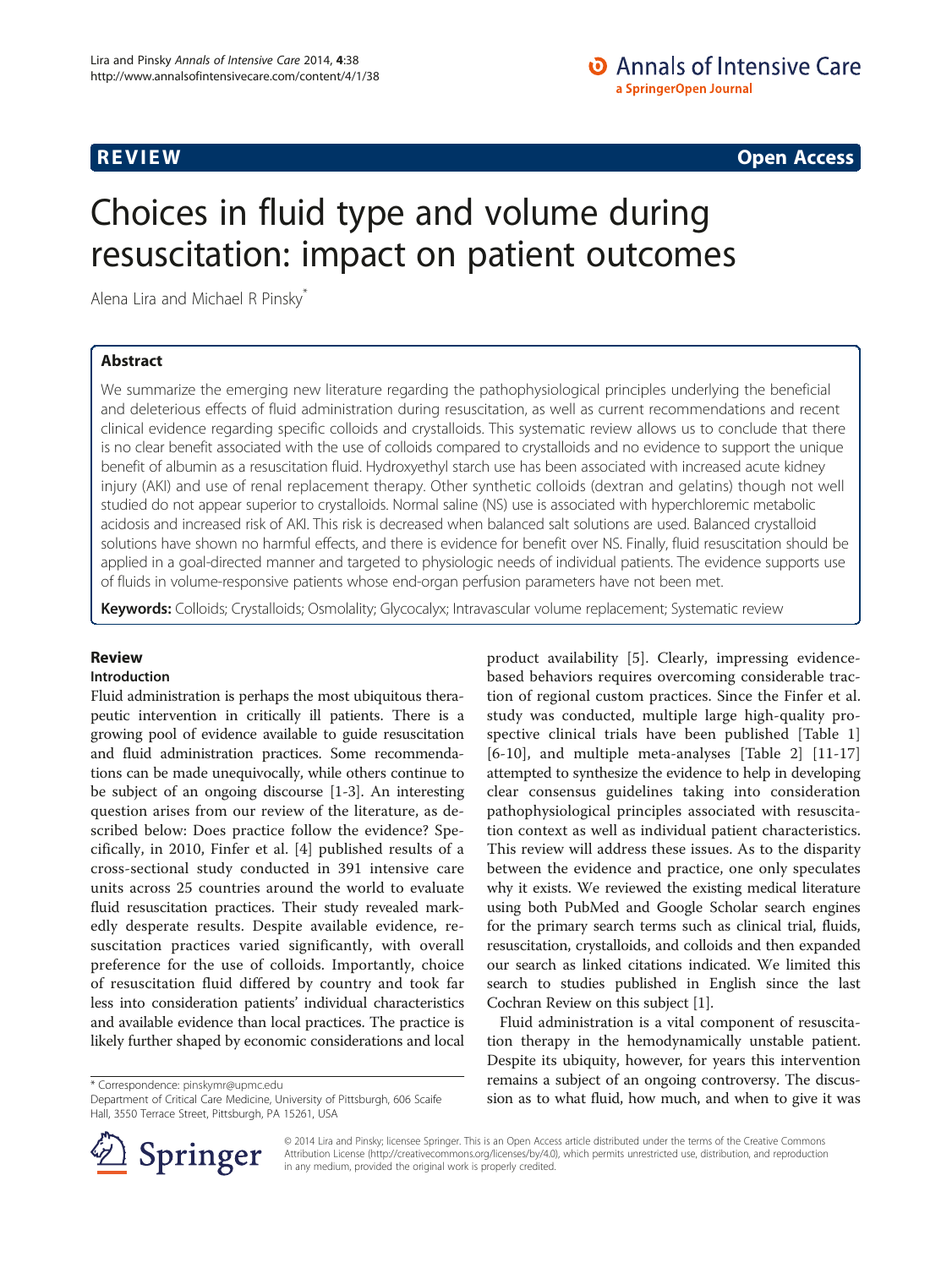| <b>Trial</b>             | N     | <b>Population</b>                                                 | Type of fluid                                               |       |                                                                         |       | Outcomes                                                                                          | Conclusion                                                                       |  |
|--------------------------|-------|-------------------------------------------------------------------|-------------------------------------------------------------|-------|-------------------------------------------------------------------------|-------|---------------------------------------------------------------------------------------------------|----------------------------------------------------------------------------------|--|
|                          |       |                                                                   | Intervention                                                | N     | Control                                                                 | N     |                                                                                                   |                                                                                  |  |
| Myburgh 2012<br>(CHEST)  | 6,651 | ICU patients                                                      | 6% HES (130/0.4)                                            |       | 3,315 Saline                                                            | 3,336 | 90-day mortality,<br>AKI, RRT                                                                     | No mortality difference;<br>increased AKI and RRT<br>use with HES                |  |
| Perner 2012              | 798   | ICU patients with<br>severe sepsis                                | 6% HES (130.0.42)                                           | 398   | Ringer's acetate                                                        | 400   | 90-day mortality,<br><b>RRT</b>                                                                   | Increased 90-day mortality<br>with HES; increased use of<br>RRT with HES         |  |
| <b>Yates 2013</b>        | 202   | Medium to high<br>risk elective<br>colorectal surgery<br>patients | 6% HES (130/0.4)                                            | 104   | Hartmann's<br>solution                                                  | 98    | Day 5 post-op GI<br>morbidity; post-op<br>complications, LOS,<br>coagulation and<br>inflammation  | No difference in any of<br>the measured outcomes                                 |  |
| Annane 2013<br>(CRISTAL) | 2,857 | ICU patients with<br>hypovolemic shock                            | Colloids (gelatins,<br>dextrans, HES, 4%<br>or 20% albumin) | 1,414 | Crystalloids<br>(isotonic or<br>hypertonic saline,<br>Ringer's lactate) | 1,443 | $28$ - and $90$ -day<br>mortality; days alive<br>without the need for<br>RRT, MV, or vasopressors | No difference in 28-day<br>mortality; 90-day mortality<br>lower in colloid group |  |
| Caironi 2014<br>(ALBIOS) | 1,810 | ICU patients with<br>severe sepsis or<br>septic shock             | 20% albumin and 903<br>crystalloid                          |       | Crystalloid solution 907                                                |       | $28-$ and $90-day$<br>mortality; organ<br>dysfunction, LOS                                        | No difference in<br>mortality or other<br>outcomes                               |  |

<span id="page-1-0"></span>Table 1 Characteristics of included randomized controlled trials

N, number of patients; ICU, intensive care unit; HES, hydroxyethyl; AKI, acute kidney injury; RRT, renal replacement therapy; MV, mechanical ventilation; LOS, length of stay (ICU or hospital).

initially centered around the choice between colloid or crystalloid solutions, debating which was a better resuscitation fluid in terms of its ability to initially support intravascular volume and promote tissue perfusion, without causing interstitial edema [[18](#page-11-0)-[20\]](#page-11-0). Since all resuscitation fluids will expand the intravascular space to a greater or lesser degree [[21](#page-11-0)], the debate now focuses more on the safety and efficacy of each particular fluid in resuscitation and improving longer-term patient outcomes. As newer colloid and crystalloid solutions entered the market, it became increasingly clear that differences in electrolyte composition and colloid particle size and composition had independent effects on these outcome measures [[21](#page-11-0)]. The available colloids now include albumin, hydroxyethyl starch (HES), gelatin, and dextran. Available crystalloids include 0.9% normal saline (NS), lactated Ringer's (LR) and its nearly identical brother Hartmann's solution, and several similar balanced salt solutions (e.g., Plasma-Lyte, Normo-Sol). Not surprisingly, with more available clinical trial data, the debate behind fluid administration has expanded to include controversies surrounding particular solutions within each group, such as between HES versus albumin, and NS versus more balanced crystalloid solutions [\[22-24\]](#page-11-0).

Importantly, for the following discussion, fluid administration needs to be placed in perspective. The practice of fluid administration in critically ill patients includes a variety of indications from simple replacement of insensible intravascular volume loss in patients unable to take fluids orally, replacement of volume deficits associated with hypovolemia or hemorrhage, to augmentation of volume in patients with pathology presenting with relative intravascular depletion, such as sepsis [\[25\]](#page-11-0).

Historically, the administration of fluids directly into the circulation evolved to reverse severe dehydration resulting from volume loss due to diarrhea or vomiting in cholera patients [[26\]](#page-11-0). The introduction of colloid came much later, during World War II, with infusion of albumin to maintain intravascular volume in trauma and severe burn patients [[27](#page-11-0)]. The way in which fluids exert their therapeutic effects is by expansion of one of the three body volume compartments: intravascular, interstitial, and intracellular. The main goal for fluid resuscitation remains intravascular volume repletion from a functional hypovolemic state causing hemodynamic instability as manifested by endorgan hypoperfusion and extravascular volume depletion as manifested by dehydration and hyperosmolarity.

Initially, choices of a particular crystalloid solution were determined by availability and cost. For example, NS originally was less than half the cost of the other crystalloids and came in varying degrees of dilution (0.9, 0.45, and 0.225 N NaCl). It was also available alone or with 5% dextrose. Importantly, NS solutions are compatible with co-infusion of blood products. LR and other balanced salt solutions containing  $Ca^{+2}$  not only were more expensive, but also carried the risk of clotting infusion lines when blood transfusions were given. For all these reasons, the default crystalloid solution for resuscitation was NS except when hemostasis was needed, as often occurring in trauma or intraoperative resuscitation, wherein LR was usually prescribed [\[28](#page-11-0)]. These early concerns have now been minimized since all crystalloid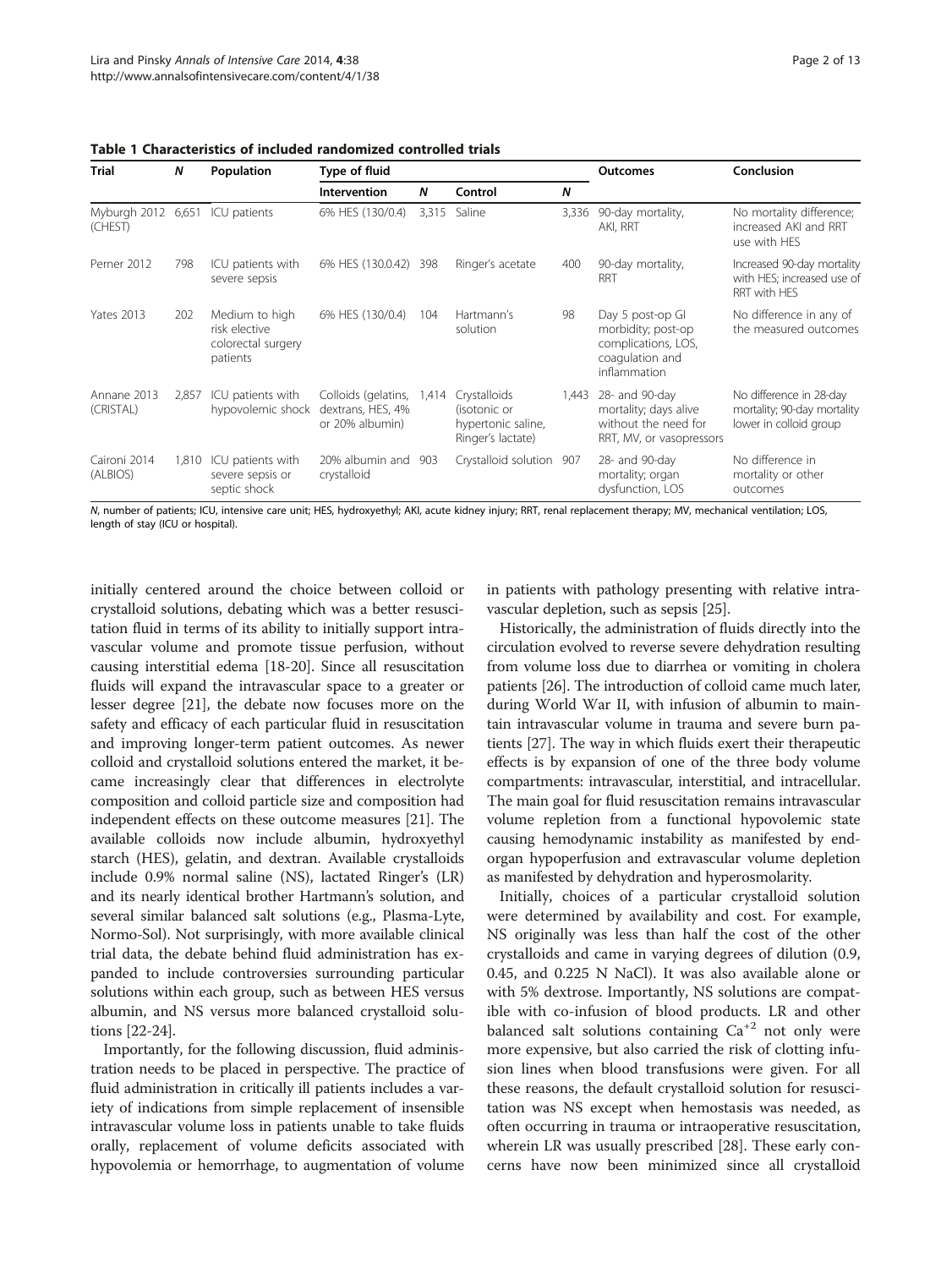#### <span id="page-2-0"></span>Table 2 Meta-analyses and systematic reviews

| Study                  | <b>Number</b><br>of trials | patients | Number of Population                                                                        | Intervention                                                   | Control                                                           | <b>Outcomes</b>                                                                                                     | Conclusion                                                                                   |
|------------------------|----------------------------|----------|---------------------------------------------------------------------------------------------|----------------------------------------------------------------|-------------------------------------------------------------------|---------------------------------------------------------------------------------------------------------------------|----------------------------------------------------------------------------------------------|
| Serpa Neto<br>2014     | 10                         | 4,624    | Septic patients                                                                             | <b>HES</b>                                                     | Crystalloids                                                      | 28- and 90- day mortality, AKI, RRT,<br>transfusion, LOS, fluid intake                                              | HES shows increase in AKI, RRT,<br>need for RBC transfusion, and 90-day<br>mortality         |
| Zarychanski<br>2013    | -38                        | 10,880   | Critically ill, including sepsis,<br>trauma, burn, hypovolemic shock                        | <b>HES</b>                                                     | Crystalloids, gelatin,<br>albumin                                 | Mortality, AKI, LOS, MV                                                                                             | After exclusion of Boldt studies, HES<br>increased mortality, AKI, and RRT                   |
| Gattas 2013 35         |                            | 10,391   | Critically ill or surgical patients                                                         | 6% HES 130/0.4-0.42                                            | Other fluids                                                      | Mortality, RRT, AKI, transfusion,<br>bleeding                                                                       | Increased risk of RRT with HFS                                                               |
| Hasse 2013             | -9                         | 3,456    | ICU patients with sepsis                                                                    | 6% HES 130/0.38-0.45                                           | Crystalloids or albumin                                           | All cause mortality, RRT, AKI, bleeding<br>and transfusion, adverse effects as<br>defined in the individual studies | HES increased RRT, increased blood<br>transfusion, increased incidence of<br>adverse effects |
| Gillies 2013           | -19                        | 1,567    | Surgical patients                                                                           | 6% HES                                                         | Other colloids or<br>crystalloids                                 | Postoperative in hospital mortality,<br>AKI, RRT                                                                    | No difference in measured outcomes.<br>no demonstrable benefit of HES                        |
| Perel 2013             | 70                         | 22,392   | Cochrane review 2013.<br>critically ill                                                     | Colloids                                                       | Crystalloids                                                      | Mortality                                                                                                           | Colloids do not decrease mortality,<br>HES may increase mortality                            |
| Mutter 2013 42         |                            | 11,399   | Cochrane review                                                                             | <b>HES</b>                                                     | Other fluids                                                      | Renal function                                                                                                      | Increased need for RRT with all HES<br>products in all patient populations                   |
| <b>Bunn 2012</b>       | 86                         | 5,484    | Critically ill and surgical patients<br>in need of volume resuscitation,<br>Cochrane review | Any one colloid<br>(included albumin, HES<br>dextran, gelatin) | Any other colloid<br>(included albumin, HES.<br>dextran, gelatin) | Mortality, need for blood transfusion,<br>adverse events                                                            | No benefit of one type of colloid<br>over another                                            |
| Thomas-<br>Ruedel 2012 | 40                         | 3,275    | Adult and pediatric, primarily<br>elective surgery, as well as ICU<br>and ED                | Gelatin                                                        | Albumin or crystalloid                                            | Mortality, blood products<br>administration, AKI, RRT                                                               | Unable to determine safety due to<br>small studies and large heterogeneity                   |
| Rochwerg<br>2014       | 14                         | 18,916   | Adult patients with sepsis and<br>septic shock                                              | Any fluid (colloid or<br>crystalloid)                          | Any fluid (colloid or<br>crystalloid)                             | Mortality, blood products<br>administration, AKI, RRT                                                               | Reduced mortality with balanced<br>crystalloids and albumin compared<br>to other fluids      |

ICU, intensive care unit; HES, hydroxyethyl starch; AKI, acute kidney injury; RRT, renal replacement therapy; MV, mechanical ventilation; LOS, length of stay (ICU or hospital); ED, emergency department.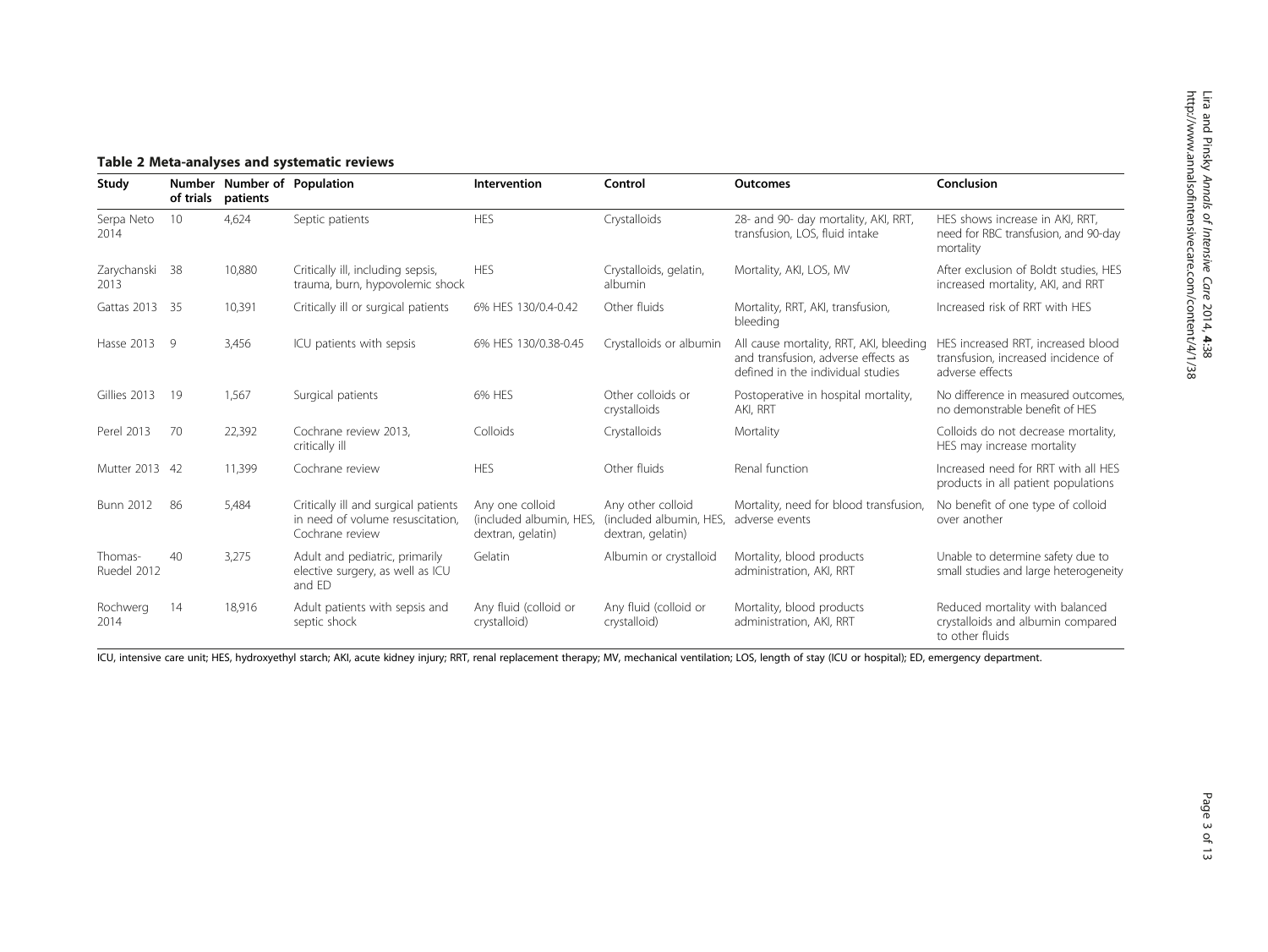solutions cost the same and multi-lumen infusion catheters simplify infusion compatibility concerns. Similarly, the choice of colloid solution remains influenced by cost and shelf life. The cost of albumin continues to vary considerably across countries and continents, and it has a limited shelf life, whereas starches and gelatins are cheaper and have a longer shelf life. Thus, economic considerations play an important role in determining which colloids are available regionally, but less so in the choice of crystalloids.

Without economic considerations, a decision on which is the optimal resuscitation fluid is often driven by the indications for fluid use and by what physiologic endpoint needs to be targeted. Further consideration is often given to the underlying pathophysiology and how different fluid compositions will affect the milieu interior. Assuming that all other treatments are done similarly and correctly, one can then analyze the effectiveness and safety of specific fluid types in determining outcome. This presumption is difficult to accept, however, if the studies comparing one solution to another are retrospective chart reviews, or if prospective designs are unblinded or only partially blinded. Importantly, many new large multicenter clinical trials have provided insight as to the potential deleterious effects of specific types of solutions [[29-33](#page-11-0)], making the choice of fluid less an academic exercise and more a therapeutic one.

#### Basic pathophysiology and volume kinetics

A fundamental rationale for intravascular fluid resuscitation is to sustain an effective circulating intravascular volume or restore it to normal once initially depleted by hemorrhage or other causes of volume loss such as capillary leak, vomiting, diuresis, or diarrhea. These principles need to be taken into account when defining the clinical state as normovolemia, absolute or relative hypovolemia, and volume overload manifested as edema/ anasarca.

Plasma water and solutes freely associate and move from the intravascular into the interstitial space at least once in a day owing to the greater hydrostatic pressure in the vascular space as compared in the interstitial space and the level of permeability of the vascular endothelium. This movement of fluid is increased to several times a day under pathophysiological conditions associated with systemic inflammation (trauma, sepsis) owing to increased capillary permeability [\[34](#page-11-0),[35\]](#page-11-0). Fluid return to the vascular space is only minimal due to resorption back into the vascular system and mainly occurs by drainage back through the lymphatic system [[36\]](#page-11-0). The balance of forces defining the rate of fluid transmission across the capillary endothelial barrier is described by the Starling equation:

$$
J_{\rm v}=K_{\rm f}\left(\left[P_{\rm c}-P_{\rm i}\right]-\sigma[\pi_{\rm i}-\pi_{\rm c}\right]\right)
$$

where  $J_v$  is the net fluid movement between compartments,  $[P_c - P_i] - \sigma [\pi_i - \pi_c]$  the net driving force,  $P_c$  the capillary hydrostatic pressure,  $P_i$  the interstitial hydrostatic pressure,  $\pi_c$  the capillary oncotic pressure,  $\pi_i$  the interstitial oncotic pressure,  $K_f$  the filtration coefficient for pressure-dependent fluid shifts, and  $\sigma$  the reflection coefficient for osmotically active vascular to interstitial gradient equilibration. Importantly, as will be discussed below, in many acute illnesses, both  $K_f$  and  $\sigma$  can decrease rapidly as the vascular endothelium's glycocalyx is denuded [[37,38\]](#page-11-0), making arguments as to which colloid or crystalloid solution will remain within the intravascular state mute.

Hydrostatic intravascular pressure is determined by both the upstream arteriolar resistance and downstream venous pressure, whereas hydrostatic interstitial pressure is determined primarily by tissue pressure. Gravitational pressure increases both venous pressure and tissue pressure equally, thus favoring hydrostatic translocation of fluid into the interstitium in dependent regions of the body. Oncotic pressure is determined by the solute concentration in the fluid. Since there is usually a higher concentration of solute in the plasma space owing to retention of albumin and other proteins such as globulins, normal oncotic pressure gradients promote reabsorption of interstitial fluid into the vascular space from the interstitial space [[36\]](#page-11-0). The wild card in this balance is the relative resistance to fluid and solute flux across the semipermeable membranes of the vascular endothelium [[39\]](#page-11-0). Under normal conditions, the endothelial membranes lining the capillaries are relatively impermeable with intercellular tight junctions holding neighbor endothelial cells together and the intravascular glycocalyx forming a protein barrier to solute flow [\[40\]](#page-11-0). These variables normally limit fluid flux in either direction [[41](#page-11-0)]. However, adenosine triphosphate (ATP)-dependent transport mechanisms within the vascular lining endothelial cells promote significant solute transport across this barrier, such that in a steady state, there is a net loss of fluid into the interstitial space from the intravascular space which equals the entire circulating blood volume over a day [\[34\]](#page-11-0).

Important in this process is the property that not all vascular beds have the same hydrostatic pressure or capillary permeability [\[42](#page-11-0)]. The splanchnic circulation has a greater degree of permeability than the muscle, brain, and kidney, owing to the hepatic sinusoidal structure. Thus, changes in blood flow distribution from splanchnic to muscle or vice versa will alter edema formation and the need for fluids to sustain normal homeostasis. Since anesthesia profoundly alters blood flow distribution,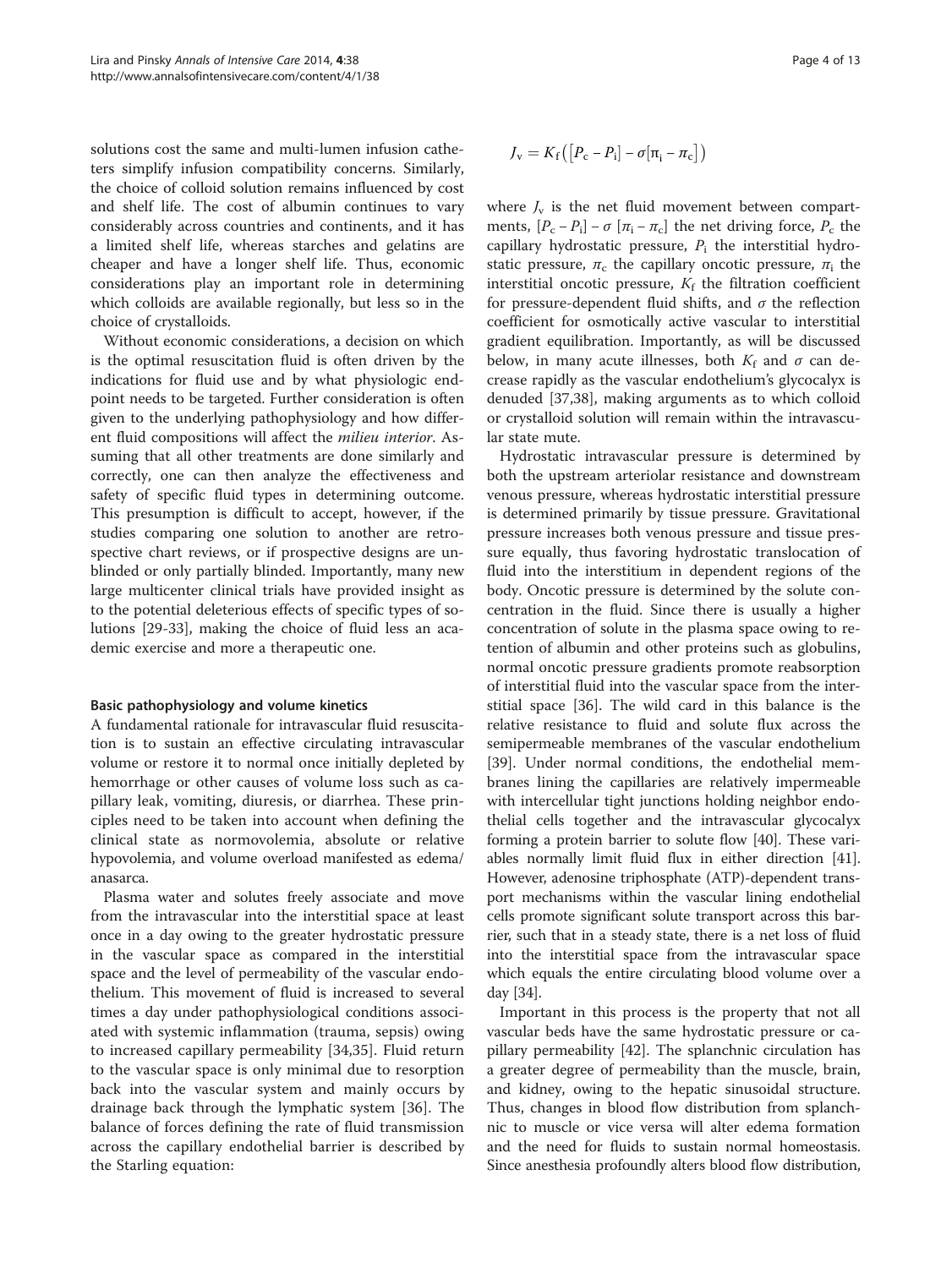it also alters the steady-state balance of fluid resorption and lymphatic drainage [\[43,44](#page-11-0)].

Disease states associated with inflammation like trauma, burns, sepsis, and acute pancreatitis are characterized by a marked reduction in the vascular endothelial glycocalyx [[45](#page-11-0)-[47\]](#page-11-0). The glycocalyx is the primary structure limiting free fluid flux across the vascular space [[35](#page-11-0)]. Furthermore, if tissue injury also occurs, as often is the case in acute lung injury, vascular endothelial tight junction disruption will also occur in areas typically relatively resistant to fluid translocation, markedly opening up the interstitium to fluid translocation resulting in further imbalance between the intravascular and extravascular fluid and local interstitial edema [\[48\]](#page-11-0). Since different vascular regions of the body allow proteins to pass through the capillary membrane at different rates, as exemplified by the loose barrier in the liver and tight barrier in the brain, interstitial edema formation is not usually uniform throughout the body. Many of the plasma proteins in patients experiencing acute systemic inflammation will be cytokines and protein-bound hormones. Thus, the metabolic effect of differentially altered permeability and plasma leak may play a role in the regional expression of a generalized inflammatory response. Since most, if not all, fluid return from the extravascular space to the vasculature happens via lymphatic drainage [\[49](#page-11-0)], if transcapillary leakage is increased, the lymphatic system may become overwhelmed, further contributing to the development of edema and a relative intravascular volume deficit despite no actual loss of fluid outside the body. This fluid flux imbalance is accentuated further by slower lymphatic flow resulting from immobility in bedridden patients. Accumulation of intravascular fluid in the interstitial space is therefore dependent on multiple factors described in the Starling force equation above, permeability of the vascular membrane, as well as the capacity of the lymphatic system [[50](#page-11-0)].

Based on the original Starling force concept, it made sense to use colloids with their higher oncotic pressure as a fluid resuscitation option, because in theory it would result in less capillary leak and edema formation while better supporting the intravascular volume needs. Regrettably, this theoretical model does not explain the observation that volume requirements during resuscitation in septic shock with either albumin or crystalloids are similar when both fluids are given in a blinded fashion [\[1](#page-10-0)[,51\]](#page-11-0). Indeed, even if the goal were to sustain a normal intravascular oncotic pressure, it has been repeatedly observed that the most balanced approach does not occur with infusion of colloids to crystalloids at a ratio of 1:3 as initially postulated [[1](#page-10-0)[,52](#page-11-0)], but rather 1:1.3 [[53](#page-11-0)]. This simplification is further complexed by the use of other synthetic colloids which when compared to albumin have different rates of degradation and half-life of elimination [[34](#page-11-0)]. Furthermore,

due to the increased capillary permeability in critical illness which results in accumulation of both fluid and macromolecules in the extracellular space, colloids may theoretically worsen edema by increasing interstitial oncotic pressure, resulting in further impediment of tissue perfusion and lymphatic return. This counterbalancing process as seen in otherwise healthy hypovolemia and inflammatory states is stylized in Figure [1.](#page-5-0)

Woodcock et al. [\[36\]](#page-11-0) recently evaluated the basic physiological and molecular principles behind transvascular fluid exchange and called into question completeness of the initial Starling force principle. They propose a revised Starling model, which takes into account not only the composition of the intravascular fluid and the interstitial fluid, but also the physical characteristics of the transvascular barrier, which comprises of the endothelial glycocalyx layer and endothelial basement membrane, with tight junctions between cells and the extracellular matrix [[40\]](#page-11-0). According to this revised model, when the vascular barrier is intact, transcapillary movement of fluid is unidirectional, as there is no absorption of fluid from the interstitium back to the intravascular space, and drainage of the interstitium is accomplished primarily by lymphatic clearance. Transcapillary movement is then dependent on capillary pressure. At supranormal capillary pressures, infusion of colloid solution preserves oncotic pressure and increases capillary pressure, thus increasing movement of fluid into the interstitial space. Under the same conditions, infusion of crystalloid solutions also increases capillary pressure, but by dilution decreases oncotic pressure, thus resulting in more transcapillary movement than colloids. At subnormal capillary pressures, transcapillary movement nears zero; thus, infusion of both crystalloids and colloids results in increase in capillary pressure, but no change in transcapillary movement.

The tissues that can accumulate large amounts of interstitial fluid during physiologic stress in their healthy state contain non-fenestrated capillaries. These include the liver and gut mucosa. These capillaries' vascular endothelial barriers can undergo phenotypic changes from nonfenestrated to fenestrated, resulting in both endothelial dysfunction and increased permeability in response to physical and chemical stress. This change in the physical characteristics of the transcapillary barrier is largely responsible for increase in permeability leading to changes in volume kinetics, interstitial fluid accumulation manifested as edema, and its accompanying intravascular depletion.

This newly proposed mechanism explains why volume expansion with albumin in critically ill patients does not match that predicted by the Starling force model. Furthermore, it may explain why albumin has not been shown to provide benefit in volume expansion compared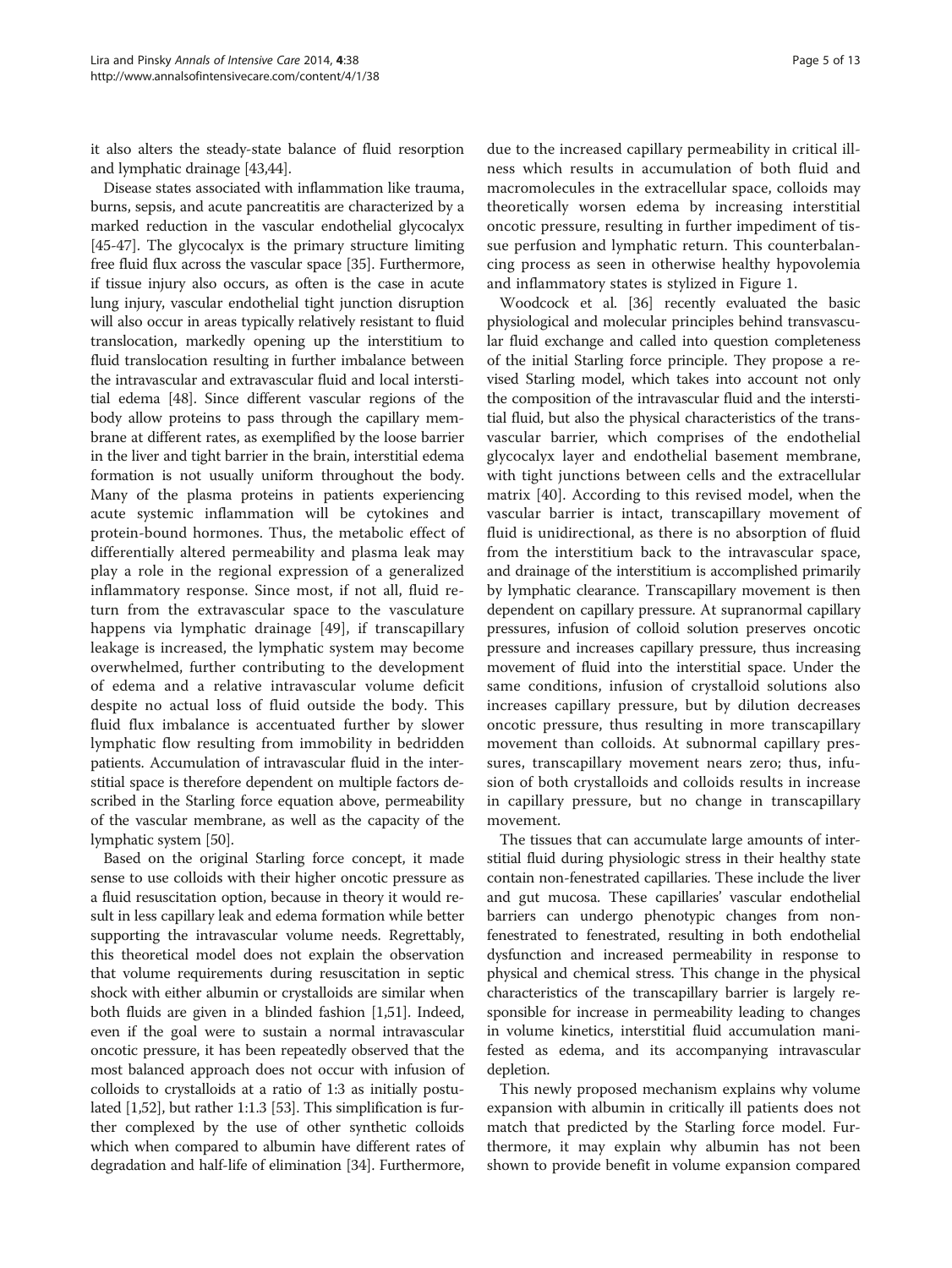<span id="page-5-0"></span>

to crystalloids under conditions wherein endothelial glycocalyx disruption commonly occurs. The varying vascular permeability model underscores the integrity of the glycocalyx as one of the key factors involved in fluid dynamics and suggests that its restoration needs to be one of the therapeutic goals in conditions of physiologic stress [[49,50](#page-11-0)]. Regrettably, at this time, no specific therapies have been shown to augment glycocalyx restoration.

#### **Crystalloids**

We use the term 'crystalloids' to describe aqueous fluids that contain crystal-forming elements (electrolytes), which easily pass through vascular endothelial membrane barriers followed by water, leading to their equilibration between the intravascular and extracellular space. As noted above, in theory, this redistribution results in smaller retained intravascular volume of the initial infusion solution and development of edema when compared to colloid solutions [\[51](#page-11-0)-[54](#page-11-0)].

Crystalloid solutions can contain a variety of inorganic cations, such as  $K^+$ ,  $Ca^{++}$ , and  $Mg^{++}$ , and organic anions, such as lactate, acetate, gluconate, or bicarbonate as well as Cl<sup>−</sup>, allowing the Na<sup>+</sup>, Cl<sup>−</sup>, and K<sup>+</sup> values to vary

independent of each other [Table [3](#page-6-0)]. The term 'normal' saline is a misnomer which was coined because its concentration is 0.9%  $w/v$  'normal' or about 3,000 mOsm/L or 9 g/L, not because its composition is normal or 'physiologic' as an electrolyte solution. It is slightly hypertonic and has equal amounts of Na+ and Cl<sup>−</sup> , making it both hypernatremic and very hyperchloremic relative to the plasma. Thus, massive NS infusion will lead to hypernatremia and hyperchloremic metabolic acidosis and its associated sequelae such as renal vasoconstriction [\[55\]](#page-11-0). This reality by itself suggests that the best candidates for use of NS may be patients with the propensity for developing hyponatremia, hypochloremia, and metabolic alkalosis, as seen in severe persistent vomiting. Similarly, in patients in whom development of hyperchloremic metabolic acidosis could carry a significant morbidity (e.g., patients with compromised renal function or already existing acidosis), NS maybe contraindicated as a resuscitation fluid [\[56,57](#page-11-0)]. Furthermore, blood ionic concentration changes can markedly alter pharmacodynamics. For example, studies in healthy volunteers demonstrated that when compared to solutions with lower chloride content, NS has slower excretion [\[55,58\]](#page-11-0).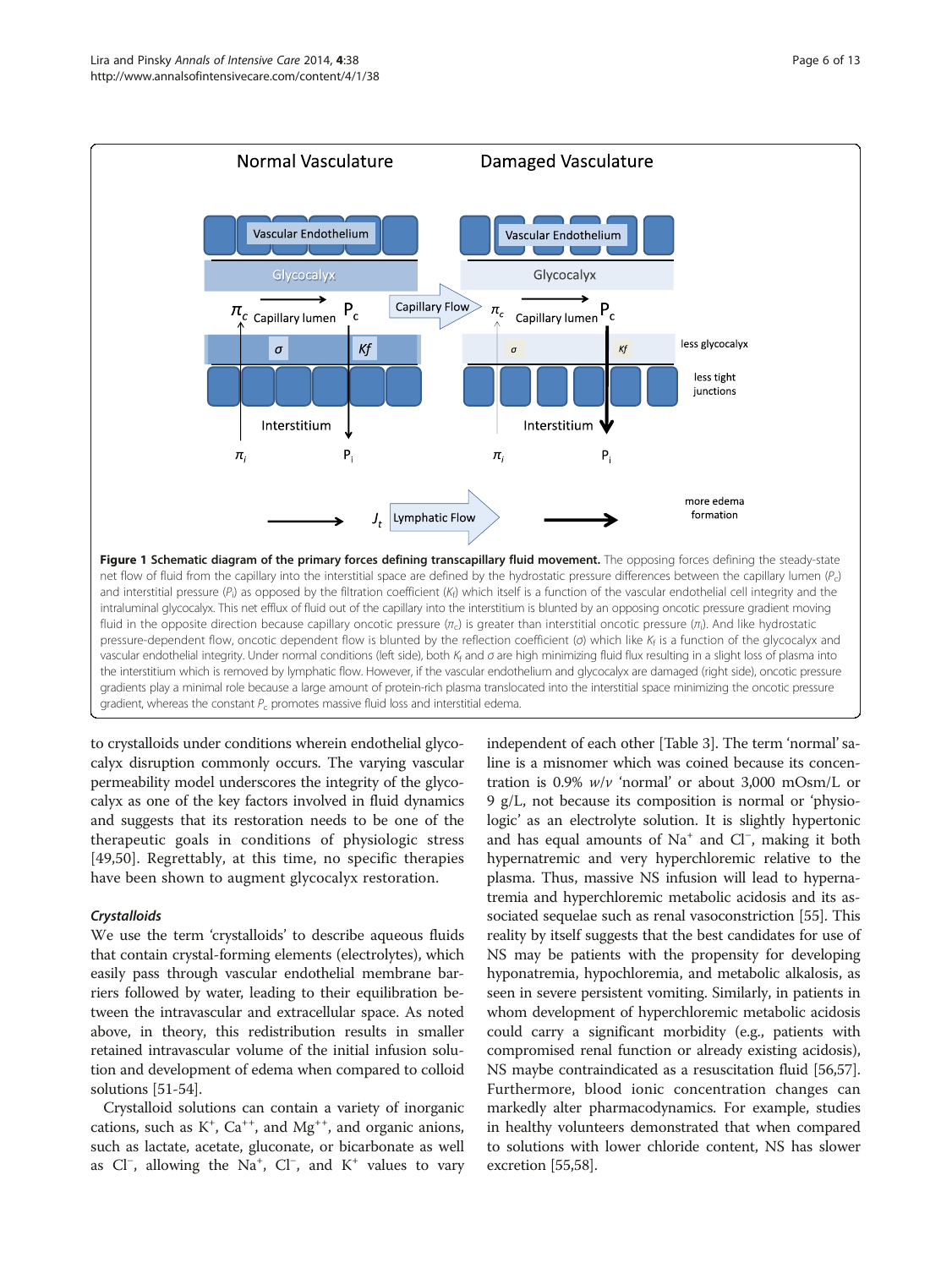| Solute      | Plasma       | <b>Colloids</b> |                          |                |              | Crystalloids  |                     |                        |              |  |
|-------------|--------------|-----------------|--------------------------|----------------|--------------|---------------|---------------------|------------------------|--------------|--|
|             |              | 4% albumin      | <b>6% HES</b><br>130/0.4 | <b>Dextran</b> | Gelatin      | Normal saline | Ringer's<br>lactate | Hartmann's<br>solution | Plasma-Lyte  |  |
| $Na+$       | 135 to 145   | 148             | 154                      | 154            | 154          | 154           | 130                 | 131                    | 140          |  |
| $\rm K^+$   | 4.0 to 5.0   | 0               | $\mathbf 0$              | 0              | $\mathbf 0$  | $\mathbf 0$   | 4.5                 | 5                      | 5            |  |
| $Ca2+$      | 2.2 to 2.6   | $\mathbf{0}$    | $\mathbf 0$              | 0              | $\mathbf 0$  | $\mathbf 0$   | 2.7                 | 4                      | 0            |  |
| $Mg^{2+}$   | 1.0 to 2.0   | 0               | $\mathbf 0$              | 0              | $\mathbf 0$  | $\mathbf 0$   | $\mathbf{0}$        | $\mathbf 0$            | 1.5          |  |
| $CI^{-}$    | 95 to 110    | 128             | 154                      | 154            | 120          | 154           | 109                 | 111                    | 98           |  |
| Acetate     | 0            | 0               | $\mathbf 0$              | 0              | $\mathbf 0$  | $\mathbf 0$   | $\mathbf{0}$        | $\mathbf{0}$           | 27           |  |
| Lactate     | 0.8 to 1.8   | 0               | $\mathbf{0}$             | 0              | $\mathbf{0}$ | $\mathbf{0}$  | 28                  | 29                     | $\mathbf{0}$ |  |
| Gluconate   | $\mathbf{0}$ | 0               | $\mathbf{0}$             | 0              | $\mathbf{0}$ | $\mathbf{0}$  | $\mathbf{0}$        | $\mathbf{0}$           | 23           |  |
| Bicarbonate | 23 to 26     | 0               | $\mathbf{0}$             | 0              | $\mathbf 0$  | $\mathbf 0$   | $\mathbf{0}$        | $\mathbf{0}$           | 0            |  |
| Osmolarity  | 291          | 250             | 286 to 308               | 308            | 274          | 308           | 280                 | 279                    | 294          |  |
| Colloid     | 35 to 45     | 20              | 60                       | 100            | 40           | $\mathbf{0}$  | $\mathbf{0}$        | $\mathbf{0}$           | 0            |  |

<span id="page-6-0"></span>Table 3 Characteristics of resuscitation fluids

Osmolarity (mOsm/L); colloid (g/L); all other solutes (mmol/L).

Crystalloid alternatives to NS represent fluids more closely, resembling the electrolyte composition of plasma. The most frequently used ones are lactated Ringer's solution or its nearly identical twin, Hartmann's solution, and Plasma-Lyte (Table 3). Newer more balanced solutions are continuing to enter the market. LR has historically been used most frequently, but neither its ionic composition nor its tonicity is equivalent to that of plasma. Theoretically, discrepancies in tonicity can affect fluid distribution and pharmacodynamics-associated diuresis, both of which can have clinical implications [[59](#page-12-0)]. Therefore, both the pharmacodynamics alterations due to tonicity and the metabolic effects of the ionic solute composition are of consideration when choosing between crystalloids.

#### Colloids

The term 'colloids' refers to aqueous solutions that contain both large organic macromolecules and electrolytes. Presumably, the large molecular size of the dissolved molecules limited their ability to cross the endothelial membrane. These molecules are retained within the intravascular space to a greater degree than pure crystalloids, owing to their higher oncotic pressure.

The first colloid solution used clinically was albumin. Albumin is harvested from human plasma. It is available in several concentrations (4%, 5%, 20%, and 25%). The greatest barrier to its use has been its cost, which varies widely across the world. Synthetic colloids, in particular starches (HES), gelatins, and dextran, present more economical alternatives. Gelatins are derived from bovine gelatin, and their colloid base is protein. HES are derived from the starch of potatoes or maize, and their colloid base is a large carbohydrate molecule. Solutions of various molecular weight are available, namely, 130, 200, and 450 kD. Dextran is also a carbohydrate-based colloid, a

polysaccharide molecule made by bacteria during ethanol fermentation process. Oncotic pressure of these solutions varies depending on the molecular weight and concentration, and both hypo-oncotic (gelatins, 4% and 5% albumin) and hyper-oncotic solutions (20% or 25% albumin, dextran, and HES 6% and 10%) are available. The physiological actions, volume expansion properties, as well as potential morbidities of these solutions are determined by multiple factors which include oncotic pressure, molecular weight, half-life of degradation, chemical alteration of the macromolecules, and their tissue accumulations [\[60,61](#page-12-0)]. The hydroxylation of starches, for instance, results in their accumulation in particular tissues including the skin, kidney, or liver, resulting in organspecific clinical manifestations and potential morbidities such as acute kidney injury (AKI) or liver injury [[62-64\]](#page-12-0).

# Clinical evidence

# Colloid versus crystalloid

Albumin controversy The rationale behind using albumin and other colloids was driven by a theoretical assumption that colloids lead to better intravascular volume expansion compared to crystalloids. Though colloids result in transient greater increase in intravascular volume, it has not been shown that greater intravascular volume expansion translates to improvement in mortality outcomes. At the moment, no clear evidence exists to support widespread use of albumin resuscitation.

The early controversy on the use of albumin solutions in resuscitation was fueled by a Cochrane meta-analysis published in 1998, which showed that albumin use was associated with an increased mortality [[65](#page-12-0)]. This metaanalysis used diverse data collated over decades and was of questionable validity. Importantly, the large multicenter SAFE trial, published in 2004 [[66](#page-12-0)], showed no difference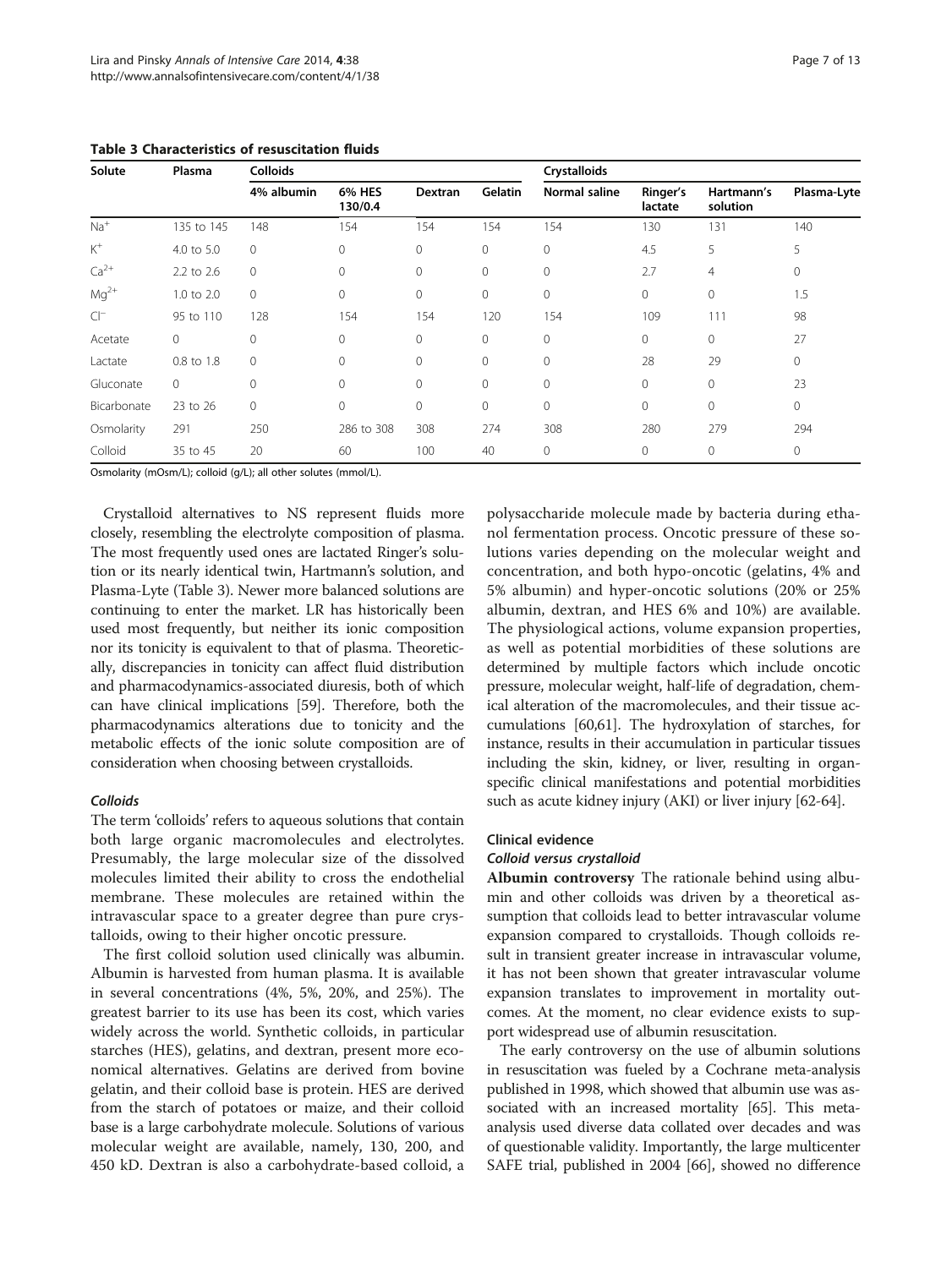in mortality with the use of albumin versus NS, with the exception of the subgroup of traumatic brain injury (TBI) patients whose outcomes were worse with albumin [[67](#page-12-0)]. FEAST study in 2011 [\[68](#page-12-0)] also showed no benefit of albumin over crystalloids. In that study, both colloids and crystalloids when used as a bolus in pediatric patients lead to increased mortality due to cardiovascular collapse. Not only did these studies show albumin did not increase mortality, but importantly, the SAFE study revealed in its subgroup analysis the use of albumin to be associated with decreased 28-day mortality in severe sepsis, suggesting a potential benefit of albumin use in this population in particular [[69](#page-12-0)]. Recent meta-analysis by Rochwerg et al. resulting in composite global mortality risk comparisons of individual resuscitation fluids to one another in a multimodal analysis suggests that albumin is superior to other colloids, and its benefits over saline but not balanced crystalloids are supported by some studies with a moderate level of confidence [[15](#page-11-0)].

The most recent clinical trial to address this issue was the ALBIOS trial [[9](#page-10-0)] comparing 20% albumin to crystalloid in septic patient resuscitation. One thousand eight hundred patients with severe sepsis and septic shock were treated with either albumin and crystalloids, or crystalloids alone for 7 days (1:1 distribution). This trial showed that albumin-treated patients had significantly higher serum albumin level and had higher mean arterial pressure. However, these markers did not result in differences in mortality at 28 or 90 days. These data suggest that achieving higher perfusion pressures and oncotic goals does not equate improving survival. A post hoc subgroup analysis which looked at septic shock patients (>1,100 of the 1,800) showed that albumin-treated patients with septic shock did demonstrate decrease in mortality at 90 days, whereas the albumin-treated group in patients without septic shock had an increased mortality. Since this was a post hoc analysis, it is subject to bias and this data will require follow-up studies. Therefore, although the use of albumin does not portend harm, the evidence for its benefit does not exist, and at this time, the use of albumin in resuscitation of septic patients is not supported by clinical evidence.

Three additional clinical trials are currently underway attempting to answer the question of potential albumin benefit in sepsis, one of which is specifically looking at patients with septic shock. These trials are RASP (NCT01337934) evaluating use of LR compared to 4% albumin in patients with early sepsis, PRECISE (NCT00819416) looking at 5% albumin versus NS in early septic shock, and EARRS (NCT00327704) comparing NS to 20% albumin. Until these trials are completed, there is no evidence to show albumin to have any benefit over crystalloid solutions. Current guidelines and recommendations cannot endorse the use of albumin in light of its expense and current lack of proven benefit.

Hydroxyethyl starch controversy Synthetic colloids are often used in resuscitation, especially in the operating room and outside of North America. Multiple studies and recent meta-analyses evaluated the outcomes associated with the use of synthetic colloids, showing no benefit of individual synthetic colloids over other colloids or over crystalloids [[7,8,10](#page-10-0),[14,15\]](#page-11-0). Larger debate has emerged surrounding HES in particular, with controversy compounded, by the discovery that many of the original data published by Joachim Boldt showing outcome benefits of HES were falsified, resulting in subsequent retraction of these studies [\[70](#page-12-0),[71\]](#page-12-0). The lack of mortality benefit of HES has been shown in several large recent randomized control trials (RCTs). Perner et al. in 2012 [[7\]](#page-10-0) showed increase in 90-day mortality with HES when compared to LR in 800 patients with severe sepsis. The CHEST trial [\[8](#page-10-0)] showed no difference in mortality between HES and NS in a 7,000 patient general intensive care unit (ICU) population, and Bagshaw et al. [\[10](#page-10-0)] showed no mortality difference in a 7,000 patient multicenter RCT comparing HES to NS. Similarly, a study evaluating goal-directed fluid therapy in colorectal surgery showed no mortality benefit of HES over balanced crystalloid solution [\[69](#page-12-0)]. Three recent meta-analyses by Zarychanski et al. [\[12](#page-11-0)], Serpa Neto et al. [[13](#page-11-0)], and Rochwerg et al. [\[15](#page-11-0)] support the conclusion that use of HES in resuscitation does not reduce mortality when compared to other resuscitation fluids. To the contrary, some studies suggest increase in mortality with HES [[7\]](#page-10-0), and after exclusion of studies by Boldt, the metaanalysis by Zarychanski et al. also showed a similar nonsignificant trend toward HES causing harm.

Contrasting this is the recent CRISTAL trial, which enrolled 2,857 patients with hypovolemic shock, sepsis, and trauma in multiple centers from five different countries [[6\]](#page-10-0). This trial compared administration of colloids (hypo- as well as hyper-oncotic) to crystalloids (including isotonic and hypertonic saline as well as balanced solutions) and detected a difference in 90-day mortality, favoring the use of colloids. HES was the most commonly used colloid (used in 70% of patients in the colloid group), and NS was the most commonly used crystalloid (used in 80% of patients in the crystalloid group). The study observed no difference in 28-day mortality between treatment groups. They also found no difference in the need for renal replacement therapy between groups. It is unclear why the results of this large study differ from other large recent studies but may be attributed to several peculiarities in the actual treatment each group received. The data was analyzed based on intention to treat analysis. However, many deviations from the assigned treatment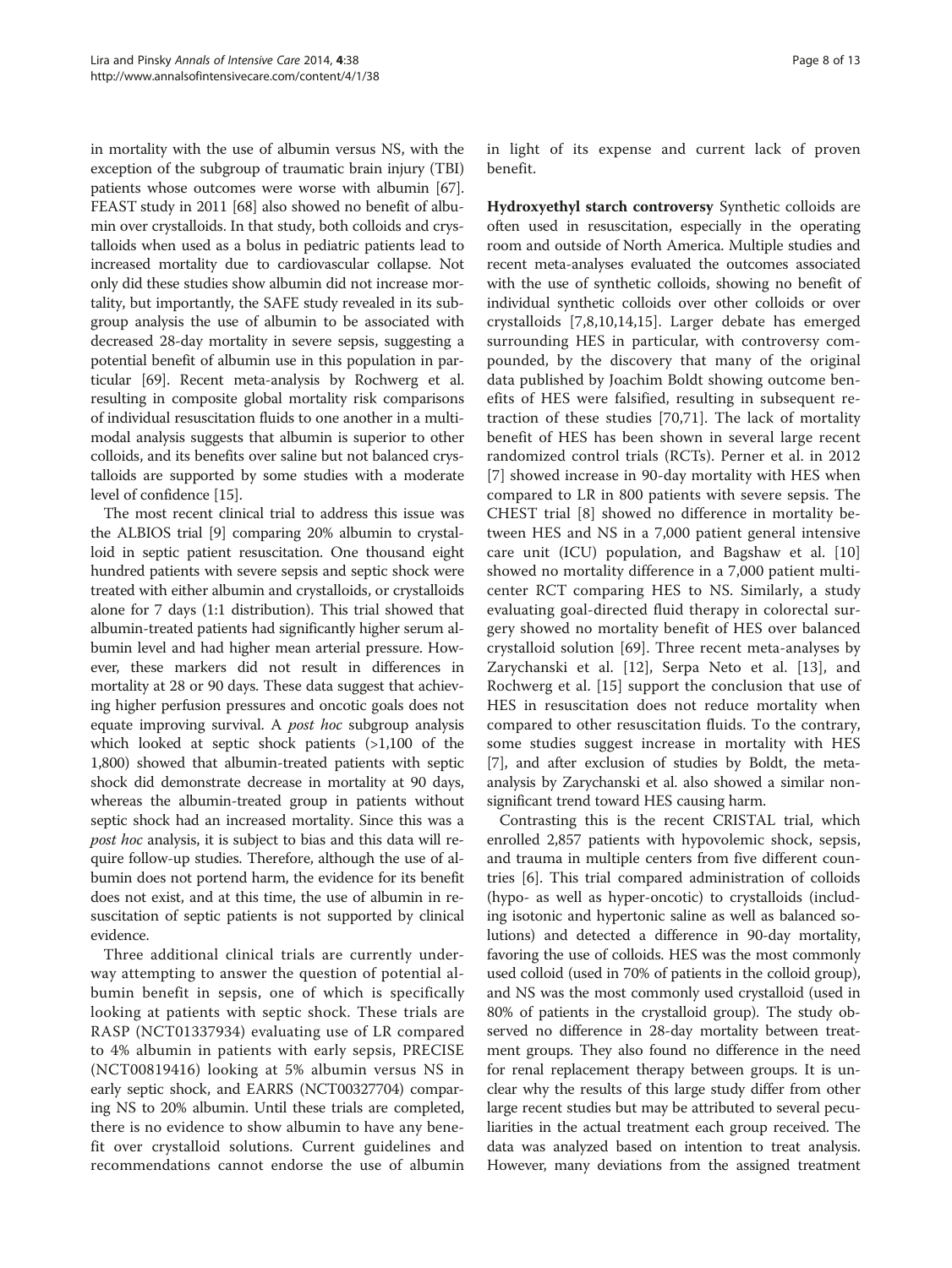were noted in both the colloid and crystalloid groups. Further confounding may have resulted from the period prior to randomization, when many patients received resuscitation fluids different from those to which they were then assigned upon randomization. Furthermore, given that the data regarding HES varies with variables such as molecular weight in ways that is not consistent with any particular hypothesis, this suggests that other confounding factors may exist that are not being accounted for. One of such confounding factors may in fact be the electrolyte composition of the solution used for preparation of the starches.

Although the HES controversy still surrounds mortality, there is significant evidence that HES increases morbidity. Its use has been shown to result in increase in serum creatinine and increased use of renal replacement therapy (RRT) both in clinical trials [[7,8\]](#page-10-0) and meta-analyses [[10-](#page-10-0)[17\]](#page-11-0). Although the results of these meta-analyses were driven primarily by the large trials, they also included numerous smaller studies, confirming this finding of HES association with increase in AKI and need for RRT. One meta-analysis [\[22](#page-11-0)] did not show such association, but it is difficult to interpret its findings because it compared HES to any other resuscitation fluid in surgical patients, including 19 small studies of which only three compared HES to crystalloids and reported on AKI. Interestingly, none of the meta-analyses included the CRISTAL trial, and again, the CRISTAL trial data did not support the findings of increased need for RRT with HES, in contrast to the other large trials such as CHEST [[8\]](#page-10-0) and 6S [[7\]](#page-10-0). There are a few differences that distinguish these trials. These include using as the comparison group LR or NS, the clinical acuity of the enrolled patients, the pre-randomization fluid type and volume, as well as use of maintenance fluids. We now know that in a particularly susceptible population, NS may have some deleterious effects on the kidney, which until recently were underappreciated. It is possible that the HES versus LR comparison and HES versus NS comparison do not yield the same results. The level of clinical acuity may deem a patient susceptible to developing clinically relevant AKI in the setting of an offending agent, and furthermore, once AKI develops, it may be more poorly tolerated, posing a greater contributor to mortality. There may be additional patient susceptibility factors that also provide a biologically plausible explanation for the differences between the studies' outcomes which are not presently obvious.

Debate raised by these studies addresses questions of superiority of crystalloids versus colloids, and benefits and drawbacks of the use of HES in comparison to other fluids. The discussion largely explores the question of equivalence of colloid solutions, but it does not address the question of equivalence of the different crystalloid

solutions. Crystalloids were assumed to be equal and by bias equally bad at restoring intravascular volume, when the study designs were initially created. Those large trials which did not support differences in mortality or renal injury between synthetic colloids and crystalloids, namely, those by Bagshaw et al. and Annane et al. [[6,10](#page-10-0)], compared HES to NS. This raises the question whether the choice of crystalloid solution may play a role in the mortality and morbidity outcomes. If NS carried its own mortality and morbidity effect, then the studies using NS in the crystalloid arm might not reflect actual colloid versus crystalloid difference in mortality and morbidity. In light of the complexity that continues to emerge, the original question of choosing between colloids versus crystalloids may need to be rephrased. Owing to the fact that albumin appears superior to other colloids and balanced solutions are different from NS, comparing colloids to crystalloids as groups becomes less informative than initially thought.

#### Chloride-liberal versus chloride-restricted crystalloids

The above question brings into focus the need for headto-head comparison of the different crystalloid solutions. There has been a recent surge in the literature comparing different crystalloid solutions in resuscitation, in particular chloride-liberal (i.e., NS) versus chloride-restricted solutions [[32](#page-11-0),[72](#page-12-0)]. These results come primarily from perioperative literature including mainly trauma patients and inpatients undergoing major abdominal surgery and suggest that the use of balanced salt solutions in some patient populations decreases mortality and the incidence of AKI when compared to NS. This provoked a more rigorous evaluation of the effects of NS in comparison to balanced crystalloids in critically ill patients [[33](#page-11-0)[,73\]](#page-12-0). A clinical trial by Yunos et al. involving 2,012 patients demonstrated a decreased AKI incidence and use of RRT in ICU patients with implementation of chloride-restricted strategy [[33](#page-11-0)]. The use of NS has long been known to be associated with an increased risk of hyperchloremic metabolic acidosis [[74](#page-12-0)], but it has only recently been shown that these metabolic changes can result in decreased renal blood flow and renal cortical hypoperfusion, as demonstrated in healthy volunteers [[55](#page-11-0)]. Several studies now have shown perioperative mortality and morbidity benefits of balanced solutions over NS, and growing evidence exists suggesting greater benefit in critically ill patients [\[32,33,](#page-11-0)[75,76\]](#page-12-0).

# Goal-directed therapy

Although not the focus of our review, aside from the type of fluid, consideration should be given to the amount of fluid during resuscitation and its timing relative to the exogenous stress. Much of the approach to the decisions regarding volume of fluid resuscitation comes from perioperative literature [\[77](#page-12-0)-[81\]](#page-12-0). Recent studies on perioperative fluid administration challenge prior usual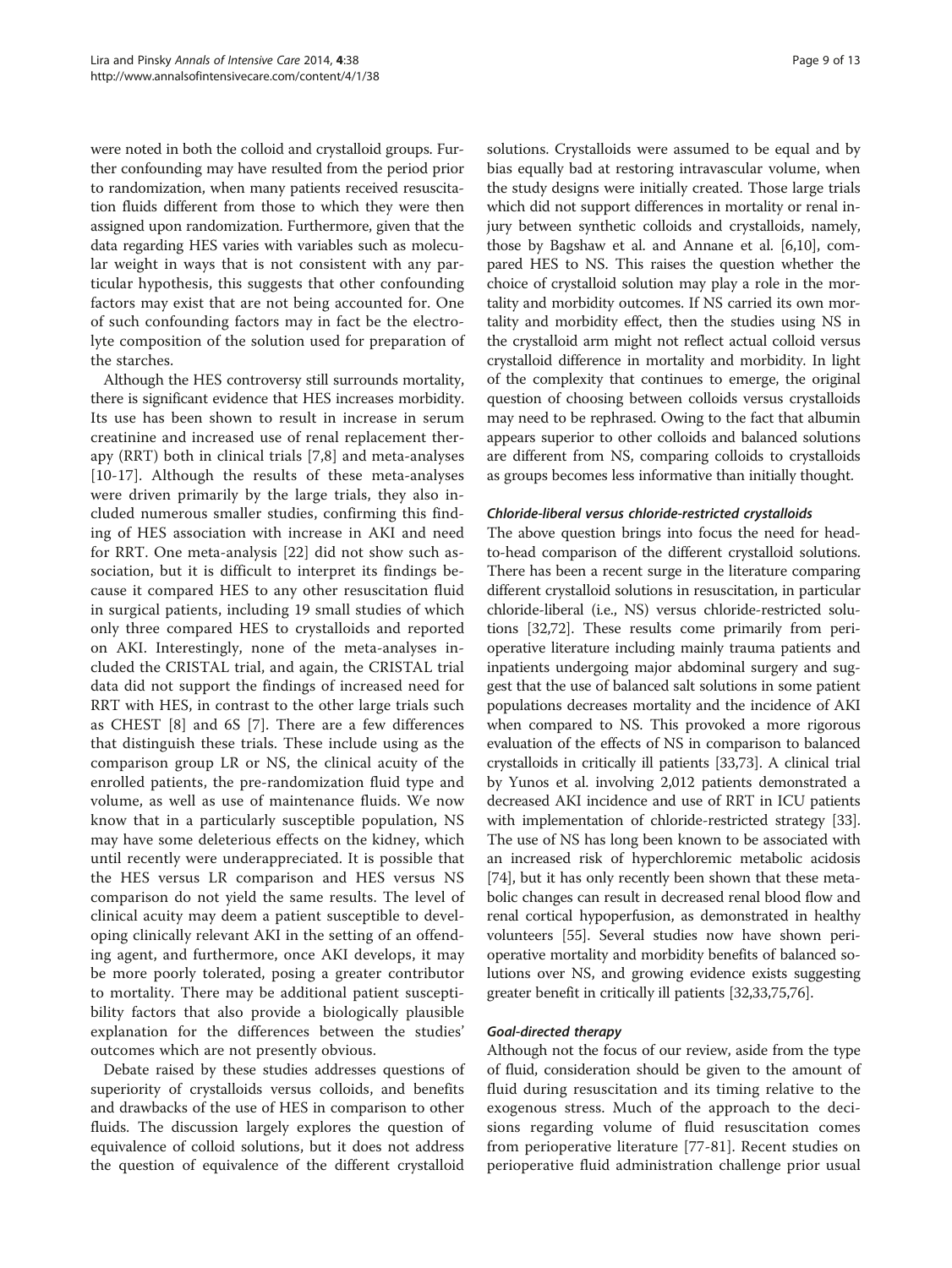practices and suggest that significant benefit can be achieved by individualizing therapy based on patient response. Perioperative fluid management has long been dictated by the generalized formulaic approach, rather than physiologic and homeostatic needs [[82\]](#page-12-0). However, both perioperative fluid under-resuscitation as well as over-resuscitation can have deleterious effects and lead to increased morbidity and mortality [\[78](#page-12-0),[81,83\]](#page-12-0).

Goal-directed fluid resuscitation therapy targets physiologic goals of hemodynamic stabilization, and benefit of such approach has been shown in multiple studies and recent meta-analyses [[84-86\]](#page-12-0). The main goal of such therapy is maintenance of end-organ perfusion, achieved by adequate circulating volume as well as adequate function of the cardiovascular system. All of these components can be altered perioperatively by anesthetic agents, body temperature, or other factors. Thus, fluid resuscitation should be used to achieve these specific goals when monitoring suggests the patient to be fluid responsive [[87,88](#page-12-0)]. The counterargument is raised by studies evaluating fluid resuscitation in the septic patient, where the field has been driven by the Surviving Sepsis Campaign [\[89](#page-12-0)], and further addressed by the recent ProCESS and ARISE trials [[86,90\]](#page-12-0). Interestingly, the recently completed ProCESS trial showed no difference in outcome of sepsis patients treated in an emergency department with early goal-directed therapy versus two types of usual care. Importantly, all three arms of that study received roughly the same amount of fluid therapy both in the initial few hours and over the first day [[90](#page-12-0)]. Recent analysis by Wachter et al. has looked at the interplay between volume resuscitation and use of vasopressors [[91](#page-12-0)] and maintains that volume resuscitation is critical in septic patients in the early phase of the illness. Also, the patients who exhibited lowest in hospital mortality were the ones who received moderate to high fluid volume in the first 6 h of resuscitation, but delayed vasopressor use until adequate volume resuscitation has been obtained.

The other recent trial in the septic population is the ARISE trial [\[86\]](#page-12-0). Here investigators compared the implementation of early goal-directed therapy with 'standard' practice and found that patients in the early goal-directed therapy (EGDT) arm received higher resuscitation fluid volume and higher amount of vasopressors, and were noted to have higher blood pressures, but this finding did not translate into change in 90-day mortality, suggesting that goal-directed therapy in early sepsis does not yield survival benefit.

Although seemingly in contrast to one another and to the perioperative literature, we believe that the overall message is the same once interpretation is taken in context. First, it must be questioned whether a decade of EGDT has changed our practice to the point that our 'standard' practice has moved away from formulaic

approaches, and favors more aggressive volume and vasopressor resuscitation based on physiological principles. Second, we note that in the perioperative literature, the goal-directed approach to resuscitation typically results in more conservative volume resuscitation, whereas in septic patients, the goal-directed approach results in greater volume administration, suggesting that the goal-directed approach potentially unmasks greater volume needs in patients in early sepsis as their physiology progresses into a more distributive and vasodilatory state. In contrast, intraoperative resuscitation may be reflective of a state that is more vasoconstrictive owing to a combination of different anesthetic agents, pharmacologic vasogenic agents, and intraoperative hypothermia.

Hence, it is probably not just the amount of volume, but mostly the ability to stabilize the critically ill patient with that volume that defines outcome [[92,93\]](#page-12-0). Volume responsiveness is only one of the components of the perioperative or septic physiologic state, the others being need and responsiveness to vasoactive agents and inotropic support. Therefore, fluid resuscitation therapy should not be used in isolation since the goals of therapy are to make the patient cardiovascularly sufficient. Clearly, expert knowledge of understanding the pathophysiologic principles and how they contribute to each individual's acute pathophysiologic state, the type of surgical procedure or stress, and unique underlying comorbidities needs to be incorporated into the treatment plan [[79\]](#page-12-0). Fluid therapy therefore should be used only in volume-responsive patients and only when end-organ perfusion goals are not met. Of note is that it is not sufficient to target volume administration to arterial blood pressure, as recent study by Asfar et al. showed that improved arterial blood pressure was not necessarily associated with better outcomes [\[94](#page-12-0)]. Hence, determining fluid need is dependent on dynamic parameters of hemodynamic monitoring and should be individualized to each patient [\[95](#page-12-0)]. Studies comparing goal-directed fluid administration strategies with fluid-liberal strategies show improved outcomes with goal-directed therapies [[96-98](#page-12-0)].

# Conclusions

Keeping with the current evidence, organizations and collaborations such as the European Society of Intensive Care Medicine (ESICM) and Cochrane umbrella the spectrum of findings under consensus statement and create a set of recommendations [[1,3](#page-10-0)]. In summarizing these most recent recommendations and with addition of the literature that emerged over the past couple of years, the following conclusions can be drawn.

1. Colloids at large: There has not been a clear benefit associated with the use of expensive colloids compared to inexpensive crystalloids. Colloids as a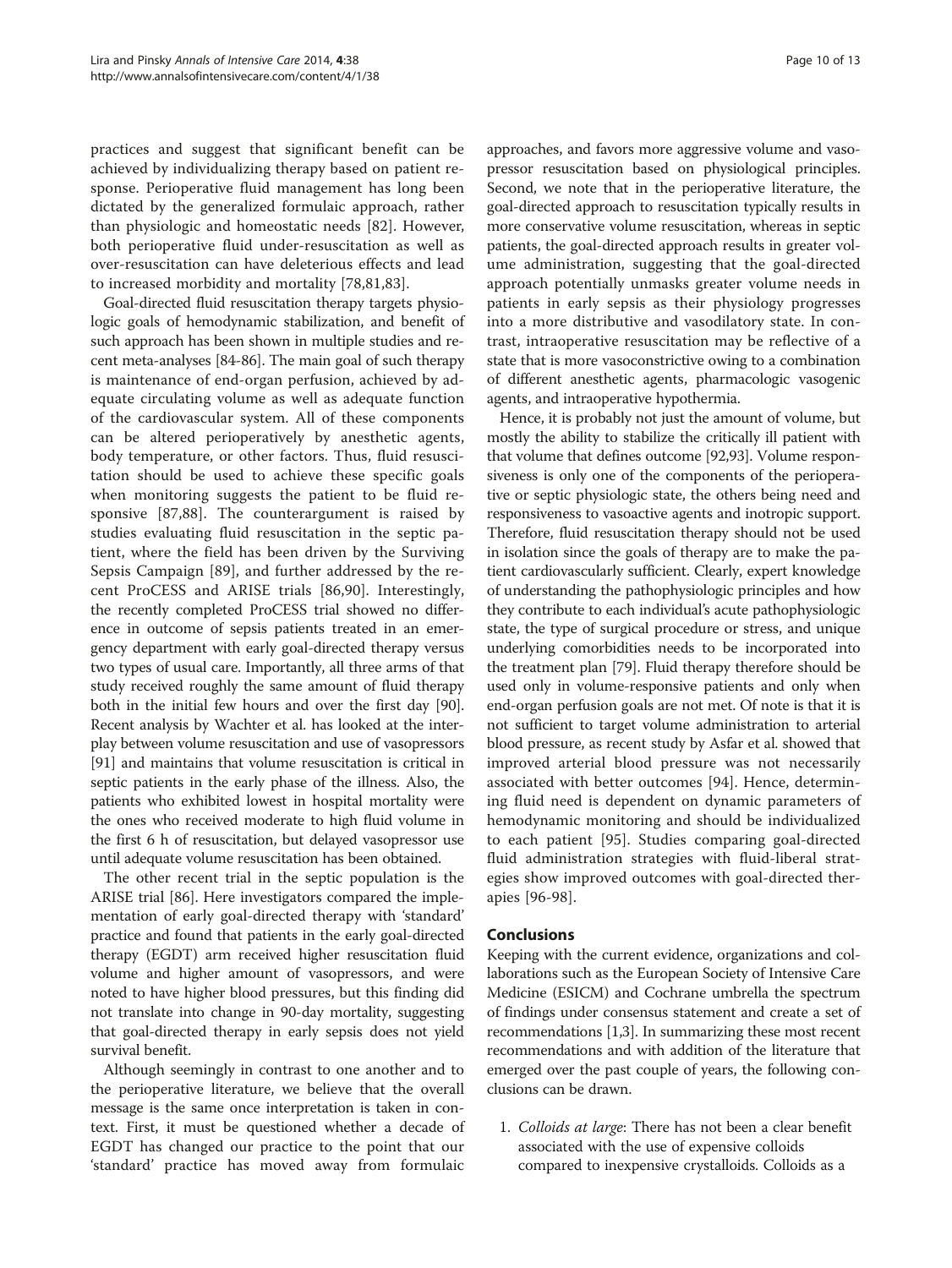<span id="page-10-0"></span>whole have, however, shown to have increased mortality in patients with TBI. No indications currently exist for the routine use of colloids over crystalloids.

- 2. Albumin: There is no evidence to support the unique benefit of use of albumin as a resuscitation fluid. With the inclusion of the latest ALBIOS trial, mortality benefit in sepsis has not thus far been proven. In light of the cost and limited shelf life, the use of albumin as a resuscitation fluid is not supported.
- 3. HES: The benefit of using HES has been refuted. To the contrary, HES is associated with increased harm. Though it is not clearly associated with increase in mortality, evidence clearly shows increased AKI and use of RRT associated with the use of HES. It is further associated with coagulopathy and increased use of blood transfusion. The effects seem to be dose dependent, but no consensus has been reached as to a safe dose of HES. As such, the use of HES in resuscitation should be avoided.
- 4. Dextran and gelatins: Other synthetic colloids (dextran and gelatins) are not well studied in the literature. Although there is no evidence showing harm beyond what is seen with other colloids, there is also no evidence showing benefit. In light of the lack of evidence, and the theoretical potential for adverse effect, the suggestion is not to use gelatins or dextran.
- 5. 0.9% saline: The use of NS has been shown to be associated with development of hyperchloremic metabolic acidosis and increased risk of AKI in susceptible patients, especially those with diabetic ketoacidosis. This risk is decreased when balanced salt solutions are used. The use of balanced crystalloid solutions rather then NS when possible should be considered in these populations.
- 6. Balanced crystalloid solutions: These solutions have shown no harmful effects in any particular patient population. There is evidence for benefit over NS as a means of preventing development of hyperchloremic metabolic acidosis and its associated effects. There is no head-to-head study comparing different balanced crystalloids to each other, and therefore, no consensus exists on a single preferred solution. Current literature supports use of balanced crystalloids when possible and in particular in patients in which NS may cause adverse effects, as mentioned above.
- 7. Volume: Fluid resuscitation should be applied in a goal-directed manner and targeted to physiologic needs of individual patients. The evidence supports use of fluids in volume-responsive patients whose end-organ perfusion parameters have not been met.

Studies show improved outcomes with the use of goal-directed therapy over fluid-liberal approach.

#### **Abbreviations**

AKI: acute kidney injury; ATP: adenosine triphosphate; ESICM: European Society of Intensive Care Medicine; HES: hydroxyethyl starch; ICU: intensive care unit;  $J_{\mathsf{v}}$ : net fluid movement between compartments;  $K_{\mathsf{f}}$ : filtration constant LR: lactated Ringer's; NS: normal saline;  $P_c$ : capillary hydrostatic pressure;  $P_i$ : interstitial hydrostatic pressure; RRT: renal replacement therapy; TBI: traumatic brain injury;  $\pi_c$ : capillary oncotic pressure;  $\pi_i$ : interstitial oncotic pressure; σ: reflection coefficient.

#### Competing interests

The authors declare that they have no competing interests.

#### Authors' contributions

AL performed the systematic review searches and reviewed the primary manuscripts cited in this review, wrote the initial draft of the manuscript, and contributed to revisions of the final version. MP reviewed the initial search results and all the primary manuscripts cited in this review, and revised and wrote the final version of the manuscript. Both authors read and approved the final manuscript.

#### Received: 1 August 2014 Accepted: 14 November 2014 Published online: 04 December 2014

#### References

- 1. Perel P, Roberts I, Ker K: Colloids versus crystalloids for fluid resuscitation in critically ill patients. Cochrane Database Syst Rev 2013, 2:CD000567
- American Thoracic Society: Evidence-based colloid use in the critically ill: American Thoracic Society Consensus Statement. Am J Respir Crit Care Med 2004, 170:1247–1259.
- 3. Reinhart K, Perner A, Sprung CL, Jaeschke R, Schortgen F, Groeneveld ABJ, Beale R, Hartog CS: Consensus statement of the ESICM task force on colloid volume therapy in critically ill patients. Intensive Care Med 2012, 38:368–383.
- 4. Finfer S, Bette L, Colman T, Bellomo R, Billot L, Cook D, Du B, McArthur C, Myburgh J: Resuscitation fluid use in critically ill adults: an international cross sectional study in 391 intensive care units. Crit Care 2010, 14:R185.
- 5. Singer M: Management of fluid balance: a European perspective. Curr Opin Anaesthesiol 2012, 25:96–101.
- 6. Annane D, Siami S, Jaber S, Martin C, Elatrous S, Declère AD, Preiser JC, Outin H, Troché G, Charpentier C, Trouillet JL, Kimmoun A, Forceville X, Darmon M, Lesur O, Reignier J, Abroug F, Berger P, Clec'h C, Cousson J, Thibault L, Chevret S, CRISTAL Investigators: Effects of fluid resuscitation with colloids vs crystalloids on mortality in critically ill patients presenting with hypovolemic shock: the CRISTAL trial. J Am Med Assoc 2013, 310:1809–1817.
- 7. Perner A, Haase N, Guttormsen AB, Tenhunen J, Klemenzson G, Aneman A, Madsen KR, Moller MH, Elkjær JM, Poulsen LM, Bendtsen A, Winding R, Steensen M, Berezowicz P, Søe-Jensen P, Bestle M, Strand K, Wiis J, White JO, Thornberg KJ, Quist L, Nielsen J, Andersen LH, Holst LB, Thormar K, Kjældgaard AL, Fabritius ML, Mondrup F, Pott FC, Moller TP, et al: Hydroxyethyl starch 130/0.42 versus Ringer's acetate in severe sepsis. N Engl J Med 2012, 367:124–134.
- 8. Myburgh JA, Finfer S, Bellomo R, Billot L, Cass A, Gattas D, Glass P, Lipman J, Liu B, McArthur C, McGuinness S, Rajbhandari D, Taylor CB, Webb SA, CHEST Investigators; Australian and New Zealand Intensive Care Society Clinical Trials Group: Hydroxyethyl starch or saline for fluid resuscitation in intensive care. N Engl J Med 2012, 367:1901–1911.
- 9. Caironi P, Tognoni G, Masson S, Fumagalli R, Persenti A, Romero M, Fanizza C, Caspani L, Faenza S, Grasselli G, Iapichino G, Antonelli M, Parrini V, Fiore G, Latini R, Gattinoni L, for the ALBIOS Study Investigators: Albumin replacement in patients with severe sepsis or septic shock. N Engl J Med N Engl J Med 2014, 370:1412–1421.
- 10. Bagshaw SM, Chawla LS: Hydroxyethyl starch for fluid resuscitation in critically ill patients. Can J Anesth 2013, 60:709-713.
- 11. Mutter TC, Ruth CA, Dart AB: Hydroxyethyl starch (HES) versus other fluid therapies: effect on kidney function. Cochrane Database Syst Rev 2013, 7:CD007594.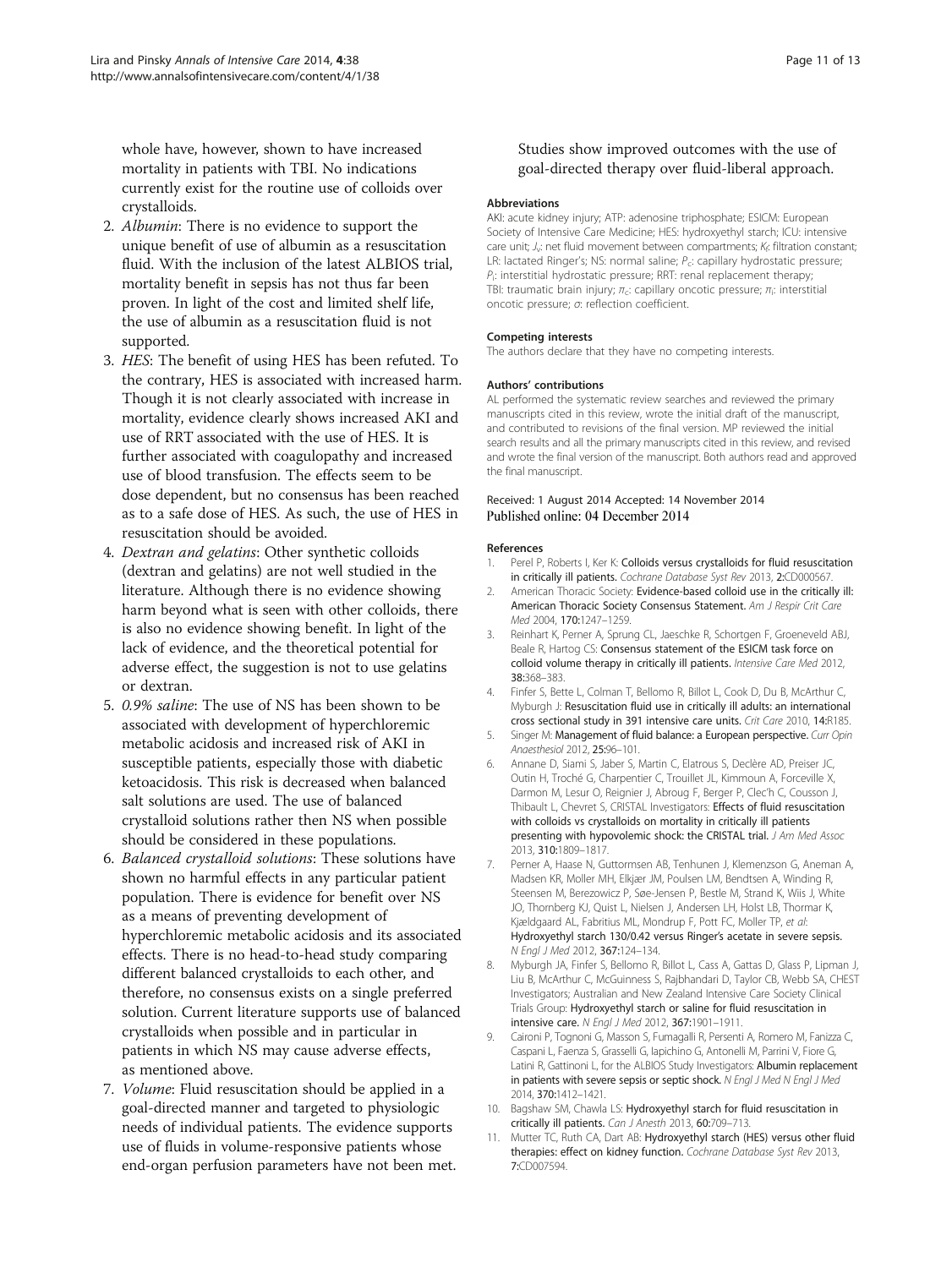- <span id="page-11-0"></span>12. Zarychanski R, Abou-Setta AM, Turgeon AF, Houston BL, McIntyre L, Marshall JC, Fergusson DA: Association of hydroxyethyl starch administration with mortality and acute kidney injury in critically ill patients requiring volume resuscitation: a systematic review and meta-analysis. J Am Med Assoc 2013, 309:678–688.
- 13. Serpa Neto A, Veelo D, Peireira VG, DeAssuncao MS, Maneta JA, Esposito DC, Schultz M: Fluid resuscitation with hydroxyethyl starches in patients with sepsis associated with an increased incidence of acute kidney injury and use of renal replacement therapy: a systematic review and meta-analysis of the literature. J Crit Care 2014, 29:185. e1-e7.
- 14. Thomas-Rueddel DO, Vlasakov V, Reinhart K, Jaeschke R, Rueddel H, Hutagalung R, Stacke A, Hartog CS: Safety of gelatin for volume resuscitation: a systematic review and meta-analysis. Intensive Care Med 2012, 38:1134–1142.
- 15. Rochwerg B, Alhazani W, Sindi A, Heels-Ansdell D, Thabane L, Fox-Robichaud A, Mbuagbaw L, Szczeklik W, Alshamsi F, Altayyar S, Ip WC, Li G, Wang M, Wludarczyk A, Zhou Q, Guyatt GH, Cook DJ, Jaeschke R, Annane D, Fluids in Sepsis and Septic Shock Group: Fluid resuscitation in sepsis: a systematic review and network meta-analysis. Ann Intern Med 2014, 161:347–355.
- 16. Gattas JD, Dan A, Myburgh J, Billot L, Lo S, Finfer S: Fluid resuscitation with 6% hydroxyethyl starch (130/0.4) in acutely ill patients: an updated systematic review and meta-analysis. Anesth Analg 2012, 114:159–169.
- 17. Haase N, Perner A, Hennings LI, Siegemund M, Lauridsen B, Wetterslev M, Wetterslev J: Hydroxyethyl starch 130/0.38-0.45 versus crystalloid or albumin in patients with sepsis: systematic review with meta-analysis and trial sequential analysis. BMJ 2013, 346:f839.
- 18. Phillips DP, Kaynar AM, Kellum JA, Gomez H: Crystalloids vs colloids: KO at the twelfth round? Crit Care 2013, 17:319.
- 19. Schierhout H, Roberts I: Fluid resuscitation with colloid or crystalloid solutions in critically ill patients: a systematic review of randomized trials. BMJ 1998, 316:961–964.
- 20. Choi PT, Yip G, Quinonez LG, Cook DJ: Crystalloids versus colloids in fluid resuscitation: a systematic review. Crit Care Med 1999, 27:200–210.
- 21. Severs D, Hoorn EJ, Rookmaaker MB: A critical appraisal of intravenous fluids: from the physiological basis to clinical evidence. Nephrol Dial Transplant 2014, 1–10, doi:10.1093/ndt/gfu005.
- 22. Gillies MA, Habicher M, Jhanji S, Mythen M, Hamilton M, Pearse RM: Incidence of postoperative death and acute kidney injury associated with i.v. 6% hydroxyethyl starch use: systematic review and meta-analysis. Brit J Anesth 2013, 112:25–34.
- 23. Burdett E, Dushianthan A, Bennett-Guerrero E, Cro S, Gan TJ, Grocott MP, James MF, Mythen MG, O'Malley CM, Roche AM, Rowan K: Perioperative buffered versus non-buffered fluid administration for surgery in adults. Cochrane Database Syst Rev 2012, 12:CD004089.
- 24. Estrada CA, Murugan R: Hydroxyethyl starch in severe sepsis: end of the starch era? Crit Care 2013, 17:310.
- 25. Myburgh JA, Mythen MG: Resuscitation fluids. N Engl J Med 2013, 369:1243–1251.
- 26. Latta TA: Malignant cholera: documents communicated by the Central Board of Health, London, relative to the treatment of cholera by the copious injection of aqueous and saline fluids into the veins. Lancet 1832, 18:274–280.
- 27. Thompson WL: Rational use of albumin and plasma substitutes. Johns Hopkins Med J 1975, 136:220-225.
- 28. Barsoum N, Kleeman C: Now and then, the history of parenteral fluid administration. Am J Nephrol 2002, 22:284–289.
- 29. Kellum JA, Song M, Li J: Science review: extracellular acidosis and the immune response: clinical and pathophysiologic implications. Crit Care 2004, 8:331–336.
- 30. Groeneveld AB, Navickis RJ, Wilkes MM: Update on the comparative safety of colloids: a systematic review of clinical studies. Ann Surg 2011, 253:470–483.
- 31. Wiederman CJ, Dunzendorfer S, Gaioni LU, Zaraca F, Joannidis M: Hyperoncotic colloids and acute kidney injury: a meta-analysis of randomized trials. Crit Care 2010, 14:R191.
- 32. Shaw AD, Bagshaw SM, Goldstein SL, Scherer LA, Duan M, Schermer CR, Kellum JA: Major complications, mortality, and resource utilization after open abdominal surgery: 0.9% saline compared to Plasma-Lyte. Ann Surg 2012, 255:821–829.
- 33. Yunos NM, Bellomo R, Hegarty C, Story D, Ho L, Bailey M: Association between a chloride-liberal versus chloride-restrictive intravenous fluid

administration strategy and kidney injury in critically ill adults. J Am Med Assoc 2012, 308:1566–1572.

- 34. Hahn RG: Body volumes and fluid kinetics. In Clinical Fluid Therapy in the Perioperative Setting. Edited by Hahn RG. New York: Cambridge University Press; 2011:127.
- 35. Lee WL, Slutsky AS: Sepsis and endothelial permeability. N Engl J Med 2010, 363:689–691.
- 36. Woddcock TE, Woodcock TM: Revised Starling equation and the glycocalyx model of transvascular fluid exchange: and improved paradigm for prescribing intravenous fluid therapy. Br J Anesth 2012, 108:384-394.
- 37. Rehm M, Bruegger D, Christ F, Conzen P, Thiel M, Jacob M, Chappell D, Stoeckelhuber M, Welsch U, Reichart B, Peter K, Becker BF: Shedding of the endothelial glycocalyx in patients undergoing major vascular surgery with global and regional ischemia. Circulation 2007, 116:1896-1906.
- 38. Steppan J, Hofer S, Funke B, Brenner T, Henrich M, Martin E, Weitz J, Hofmann U, Weigand MA: Sepsis and major abdominal surgery lead to flaking of the endothelial glycocalyx. J Surg Res 2011, 165:136-141.
- Reed RK, Rubin K: Transcapillary exchange: role and importance of the interstitial fluid pressure and the extracellular matrix. Cardiovasc Res 2010, 87:211–217.
- 40. Clough G: Relationship between microvascular permeability and ultrastructure. Prog Biophysic Mol Biol 1991, 55:47–69.
- 41. Vink H, Duling BR: Capillary endothelial surface layer selectively reduces plasma solute distribution volume. Am J Physiol Heart Circ Physiol 2000, 278:H285–H289.
- 42. Sarin H: Physiologic upper limits of pore size of different blood capillary types and another perspective on the dual pore theory of microvascular permeability. J Angiogenes Res 2010, 2:14.
- Bundgaard-Nielsen M, Jørgensen CC, Secher NH, Kehlet H: Functional intravascular volume deficit in patients before surgery. Acta Anaesthesiol Scand 2010, 54:464–469.
- 44. Haljamae H: Rules of thumb. In Clinical Fluid Therapy in the Perioperative Setting. Edited by Hahn RG. New York: Cambridge University Press; 2011:18.
- 45. Pierce A, Pittet JF: Inflammatory response to trauma: implications for coagulation and resuscitation. Curr Opin Anaesthesiol 2014, 27:246–252.
- 46. Kolarova H, Ambruzova B, Svihalkova Sindlerova L, Klinke A, Kubala L: Modulation of endothelial glycocalyx structure under inflammatory conditions. Mediators Inflamm 2014, 2014:694312.
- 47. Chen ZH, Liu ZH, Yu C, Ji DX, Li LS: Endothelial dysfunction in patients with severe acute pancreatitis: improved by continuous blood purification therapy. Int J Artif Organs 2007, 30:393–400.
- 48. Van der Heijden M, Veheij J, Van Nieuw Amerongen GO, Groeneveld AB: Crystalloid or colloid fluid loading and pulmonary permeability, edema, and injury in septic and nonseptic critically ill patients with hypovolemia. Crit Care Med 2009, 37:1275–1281.
- 49. Levick JR, Michel CC: Microvascular fluid exchange and the revised Starling principle. Cardiovasc Res 2010, 87:198–210.
- 50. Jacob M, Chappell D: Reappraising Starling: the physiology of the microcirculation. Curr Opin Crit Care 2013, 19:282–289.
- 51. Hahn RG: Volume kinetics for infusion fluids. Anesthesiology 2010, 113:470–481.
- 52. Hahn RG: Crystalloid fluids. In Clinical Fluid Therapy in the Perioperative Setting. Edited by Hahn RG. New York: Cambridge University Press; 2011:1.
- 53. Bark BP, Persson J, Grände PO: Importance of the infusion rate for the plasma expanding effect of 5% albumin, 6% HES 130/0.4, 4% gelatin, and 0.9% NaCl in the septic rat. Crit Care Med 2013, 41:857–866.
- 54. Hartog CS, Bauer M, Reinhart K: The efficacy and safety of colloid resuscitation in the critically ill. Anesth Analg 2011, 112(1):156–164.
- 55. Chowdhury AH, Cox EF, Francis ST, Lobo DN: A randomized, controlled, double-blind crossover study on the effects of 2-L infusion of 0.9% saline and Plasma-Lyte(R) 148 on renal blood flow velocity and renal cortical tissue perfusion in healthy volunteers. Ann Surg 2012, 256:18–24.
- 56. Mahler SA, Conrad SA, Wang H, Arnold TC: Resuscitation with balanced electrolyte solution prevents hyperchloremic metabolic acidosis in patients with diabetic ketoacidosis. Am J Emerg Med 2011, 29:670-674.
- 57. Chua HR, Venkatesh B, Stachowski E, Schneider AG, Perkins K, Ladanyi S, Kruger P, Bellomo R: Plasma-Lyte 148 vs 0.9% saline for fluid resuscitation in diabetic ketoacidosis. J Crit Care 2012, 27:138–145.
- 58. Lobo DN, Stanga Z, Simpson JA, Anderson JA, Rowlands BJ, Allison SP: Dilution and redistribution effects of rapid 2-litre infusion of 0.9% saline and 5% dextrose on hematological parameters and serum biochemistry